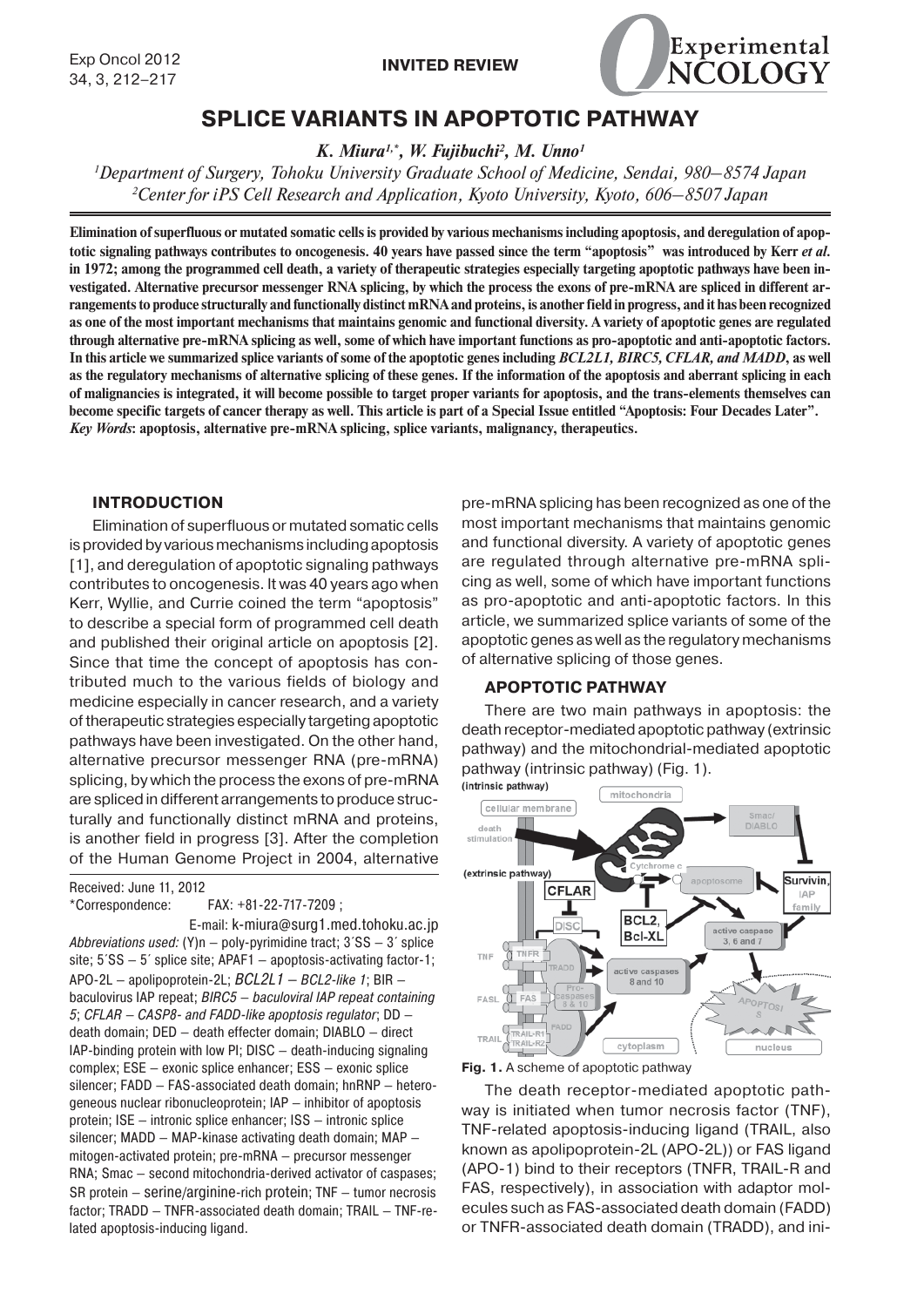tiator caspases-8 and -10 are cleaved and activated, thus resulting in the activation of executor caspases-3, -6 and -7 and culminating in apoptosis. On the other hand, the mitochondrial-mediated apoptotic pathway is initiated when pro-apoptotic proteins release free cytosolic cytochrome *c*. Once released, cytochrome *c* promotes the assembly of a caspase-activating complex termed the apoptosome, which includes apoptosis-activating factor-1 (APAF1), dATP, and pro-caspase-9. The apoptosome activity functionally corresponds to the activity of caspase-9, and it activates executor caspases-3, -6, and -7, thus inducing apoptosis. The inhibitor of apoptosis protein (IAP) proteins such as cIAP1, cIAP2, and XIAP can prevent the proteolytic processing of pro-caspases-3, -6, and -7 by blocking the cyto chrome *c*-induced activation of pro-caspase-9 in the intrinsic pathway; in contrast, these IAP proteins do not act in the extrinsic pathway [4]. APAF1/cytochrome *c*-independent and second mitochondria-derived activator of caspases (Smac)/ direct IAP-binding protein with low PI (DIABLO)-dependent induction of apoptosis have also been reported. Alternative models of programmed cell death have been proposed, but still remain to be further clarified, including autophagy, paraptosis, mitotic catastrophe, and the descriptive model of apoptosis-like and necrosis-like programmed cell death [1, 5].

## **ALTERNATIVE PRE-mRNA SPLICING**

Pre-mRNA splicing is a mechanism that removes introns from pre-mRNA and binds exons, eventually generating mature mRNA (Fig. 2). The process of pre-mRNA splicing is regulated by two elements: cis-elements and trans-elements, and the cis-elements are bound by the trans-elements in pre-mRNA splicing. Among the cis-elements, consensus splice sites are essential for pre-mRNA splicing and are comprised of a 5´splice site (5´SS), a branch point motif, a poly-pyrimidine tract ((Y)n), and a 3´splice site (3´SS) (Fig. 3). Among the consensus splice sites, the 5´SS is also known as a splice donor site and the 3´SS is also known as a splice acceptor site. Splice enhancers and silencers are known as cis-regulatory elements, and both of these sites are important for the recognition of the 5´SS and 3´SS regions, and depending on their localization within the genome, splice enhancers and silencers are subclassified into exonic splice enhancers (ESEs), intronic splice enhancers (ISEs), exonic splice silencers (ESSs) or intronic splice silencers (ISSs). Among the known trans-elements, spliceosomes are multicomponent complexes essential for pre-mRNA splicing. ESEs are predominantly bound and recognized by members of serine/arginine-rich proteins (SR proteins, symbolized by SRp) and SR-like proteins. However, heterogeneous nuclear ribonucleoproteins (hnRNPs) commonly bind to ESSs and ISSs. In many cases, hnRNPs block spliceosome assembly, thus resulting in exon skipping. Several of tissue-specific SR proteins and hnRNPs have recently been identified. Aberrant

alternative pre-mRNA splicing in malignancies can be subclassified into two categories: (I) the generation of an aberrant splice variant as an individual transcript and (II) an aberrant expression profile of splice variants as an entire set of transcripts in malignant cells (Fig. 3). Exon skipping (cassette alternat



**Fig. 2.** Alternative pre-mRNA splicing. Seven types of alternative splicing were indicated



**Fig. 3.** Regulatory mechanism of alternative pre-mRNA splicing and its alteration in malignancies. Cis-elements are indicated with rectangles and trans-elements are indicated with ellipses. In the nucleotide sequences, Y denotes a pyrimidine (U or C) and R denotes a purine (G or A). ESE, exonic splice enhancer; ESS, exonic splice silencer; hnRNP, heterogeneous nuclear ribonucleoprotein; ISE, intronic splice enhancer; ISS, intronic splice silencer; snRNP, small nuclear ribonucleoprotein; SR, serine/ arginine-rich protein; SS, splice site; U2AF, U2 small nuclear ribonucleoprotein auxiliary factor

# **SPLICE VARIANTS IN APOPTOTIC PATHWAY**

Expression profiles of genes in the apoptotic pathway can also be regulated by alternative pre-mRNA splicing in both normal and malignant tissues, and some of those, *BCL2L1, BIRC5, CFLAR,* and *MADD*, will be highlighted in this session (Fig. 4).

#### *BCL2-like 1 (BCL2L1)*

Apoptotic factors of the BCL2 family are classified into two subgroups: anti-apoptotic (e.g., BCL2, MCL1, and Bcl-xL) and pro-apoptotic (e.g., BAX and Bcl-xS) [6], and the two subgroups differ in the number and variety of BH domains they contain [7]. In 1993 Boise *et al.* isolated *BCL2-like 1 (BCL2L1)* gene which functions as a *BCL2*-independent regulator of apoptosis (Fig. 1) [8], and alternative splicing resulted in two distinct *BCL2L1* mRNA isoforms: the larger variant (Bcl-xL) which is similar in size and predicted structure to BCL2 and the smaller variant (Bcl-xS) which inhibits the ability of BCL2 to enhance the survival (Fig. 4 *a*).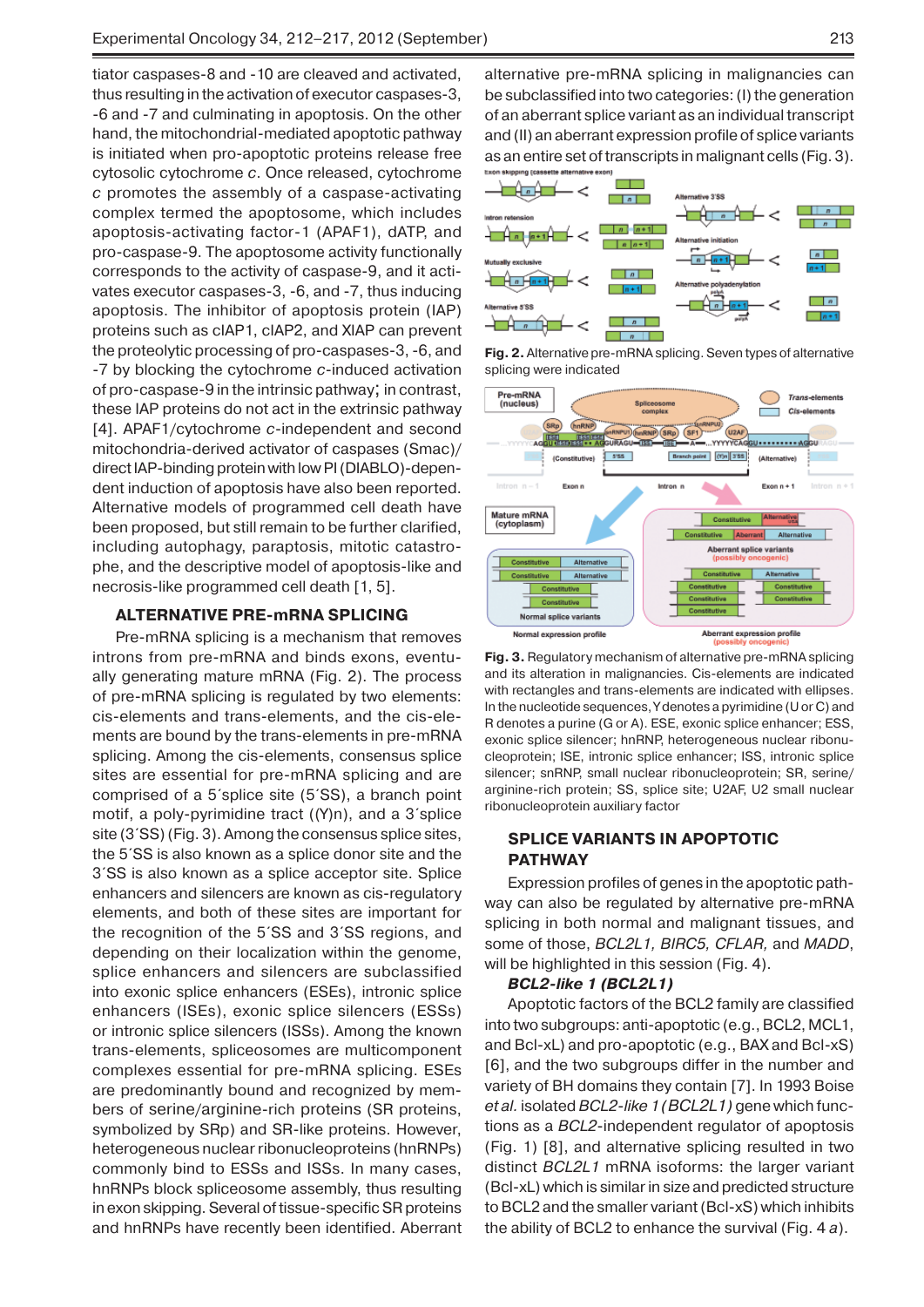

**Fig. 4.** Splice variants of genes in the apoptotic pathway. (*a*) *BCL2L1*, (*b*) *BIRC5*, (*c*) *CFLAR*, and (*d*) *MADD*. For each of the genes, pre-mRNA is indicated at the top, and mature mRNAs are indicated in the bottom. ID numbers of mRNAs and the numbers of amino acids were referred to the NCBI database (as of June 1, 2012)

The overexpression of Bcl-xL confers resistance to apoptosis (see Fig. 1); in contrast, Bcl-xS can induce apoptosis and alleviate multidrug resistance; hence the regulation of alternative splicing of the *BCL2L1* gene has been intensely explored since the 2000s [6, 9–21]. hnRNP F/H was reported to modulate the alternative splicing of *BCL2L1* gene [9], and SC35, a member of the SR proteins family, is required to switch the alternative splicing profile of various apoptotic genes such as *CFLAR, CASP8, CASP9*, and *BCL2L1*, towards the expression of pro-apoptotic splice variants [12]. Treatments with a chemical compound *emetine dihydrochloride* (CAS number: 316-42-7) down-regulated the level of Bcl-xL mRNA [11]. In 2012 Michelle *et al.* at Universite de Sherbrooke (Quebec, Canada) [6] identified four cis-elements in exon 2 of the *BCL2L1* gene which contribute to the splicing control: B2, B3, B1, and SB1 regions.

### *Baculoviral IAP repeat containing 5 (BIRC5, survivin)*

In the process of apoptosis, the IAP family prevents apoptosis through direct caspase and pro-caspase inhibition (Fig. 1). The IAP family members are defined by the presence of a baculovirus IAP repeat (BIR) domain [22, 23]; currently seven genes have been isolated in this family: *XIAP, cIAP1, cIAP2, ILP2, BRUCE, BIRC5 (survivin)* and *livin*. The IAP proteins

are abnormally regulated and expressed in the majority of human malignancies at elevated levels, and an increasing amount of evidence has been recently accumulated regarding the effects of survivin on the anti-apoptotic pathway; hence survivin has been investigated as a therapeutic target for malignancies.

Several of splice variants of survivin have been reported (Fig. 4 *b*). In 2007 Sampath and Pelus published a detailed review on alternative splice variants of survivin [24]. It seems that the splice variant Sur2B was regarded as pro-apoptotic until the middle of 2000s; the results of recent studies, however, indicate different outcome [25–27]. In 2011 Huang *et al.* reported that the wild-type survivin (SurWT), Sur-DeltaEx3, Sur2B, and Sur-2alpha splice variants were significantly elevated in astrocytoma and were associated with tumor grade and poorer prognosis [26], and Vivas-Mejia's study on taxane-resistant ovarian cancer cells showed that Sur-2B was more abundant in taxane-resistant cells than in taxanesensitive cells [27]. These results should be comprehensively organized to develop therapeutic agents to target the variants. Currently novel drugs targeting sirvivin such as LY2181308 [28] and YM155 [29] are under development, and recently amiloride was also reported to regulate alternative splicing of *survivin* as well as *APAF1* and *CRK* [16].

*CASP8- and FADD-like apoptosis regulator (CFLAR)*

By searching EST databases for sequences of FADD, which forms a death-inducing signaling complex (DISC) with FAS-L, FAS, and pro-caspase-8 for the apoptotic pathway (Fig. 1), in 1997 Shu *et al.* reported cDNAs encoding a protein which they designated *CASPER* [30], and several groups simultaneously isolated genes such as *CASH, MRIT, CLARP* and others, all of which turned out to be a single gene. This gene is currently registered as *CASP8- and FADDlike apoptosis regulator (CFLAR)* with several types of splice variants in the NCBI database (Fig. 4 *c*). *CFLAR* has two death effecter domains (DEDs) only, in contrast to FADD, which have two death domains (DDs), and caspase-8 and -10, both of which have two DEDs along with caspase domain.

CFLAR is a major resistance factor and critical antiapoptotic regulator that inhibits TNF-alpha, FAS-L, and TRAIL-induced apoptosis (Fig. 1) as well as chemotherapy-triggered apoptosis in malignant cells. CFLAR binds to FADD and/or caspase-8 or -10 in a liganddependent or ligand-independent fashion, which in turn prevents DISC formation and subsequent activation of the caspase cascade [31]. 13 distinct splice variants of CFLAR have been identified at the mRNA level [32–37], and CFLAR is expressed as long (c-FLIPL), short (c-FLIPS), and c-FLIPR splice variants in human cells (Fig. 4 *c*). Although CFLAR is a major resistance factor and critical anti-apoptotic regulator, the functional differences of the isoforms are still under exploration, and a cell-type specific pro-apoptotic role,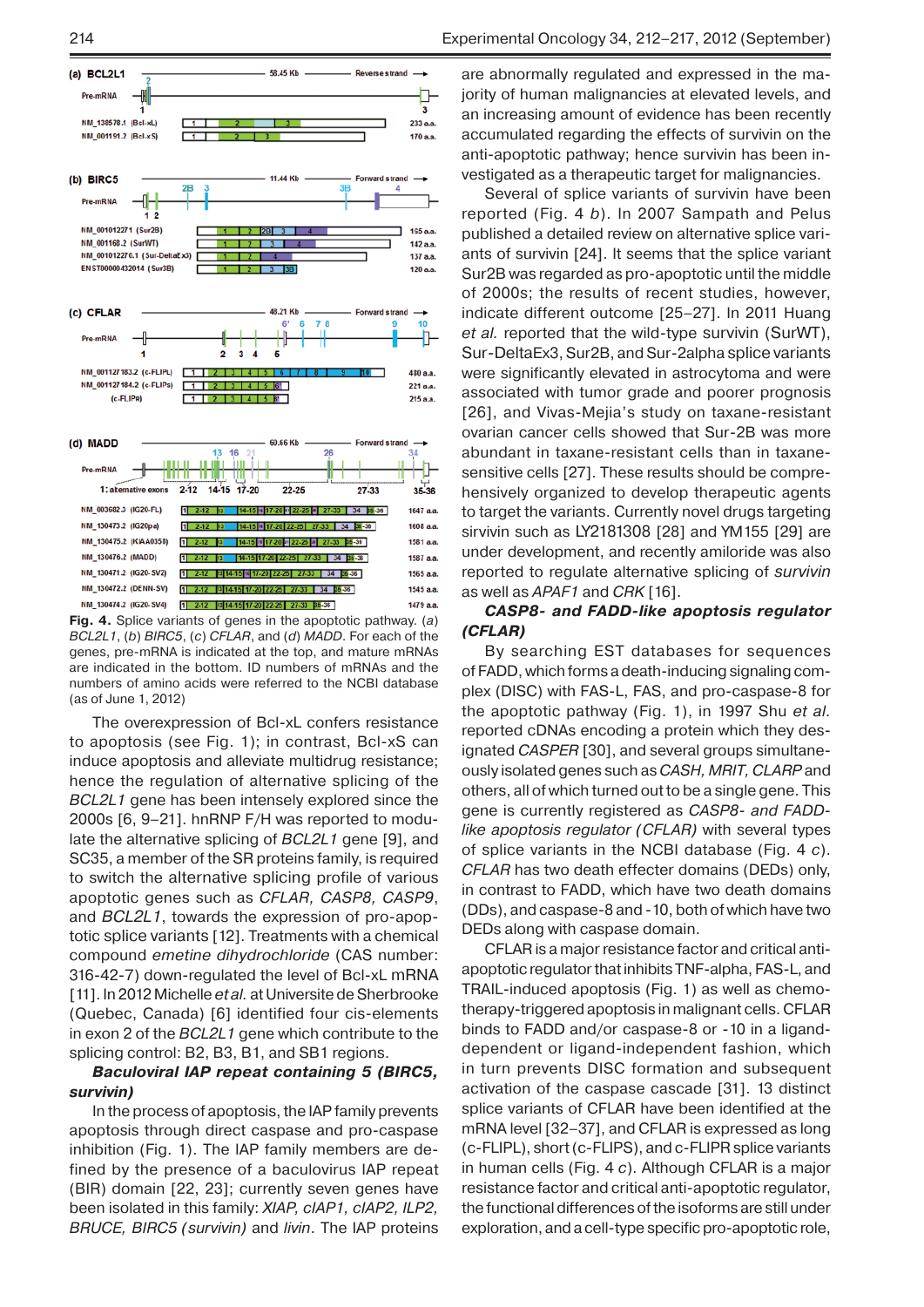depending on caspase-8 to c-FLIPL ratio, has also been reported [38].

#### *Mitogen-activated protein (MAP)-kinase activating death domain (MADD)*

In 1996 Chow and Lee reported the cDNA sequence of *mitogen-activated protein (MAP)-kinase activating death domain (MADD)*, a novel human gene that is differentially expressed in normal and neoplastic cells [39]. MADD is implicated in cancer cell survival, proliferation, apoptosis, and other regulated functions [40]. Recently Prabhaker's laboratory at University of Illinois at Chicago has published a series of their studies on splice variants of *MADD* gene and their association with apoptosis [41–45]. The *MADD* gene encodes at least six different splice variants (Fig. 4 *d*), of which four variants, namely IG20pa, MADD, IG20- SV2*,* and DENN-SV*,* are expressed more ubiquitously [40]. Of these, MADD and DENN-SVare constitutively expressed, whereas the IG20pa and IG20-SV2 may or may not be expressed [40].

#### *Other apoptotic genes with splice variants*

In addition, splice variants which may have differential functions on apoptosis have been reported in some of other genes such as *RBM5* [46–48], *ING* family [49–51], *androgen receptor (AR)* [52–54], *BRCA1 associated RING domain 1 (BARD1)* [55, 56], *caspase 8 (CASP8)* [57, 58], *Kruppel-like factor 6 (KLF6)* [59, 60], *myeloid cell leukemia sequence 1 (MCL1)* [13, 61], and *spleen tyrosine kinase (SYK)* genes [62, 63].

# **THERAPEUTIC STRATEGIES TO TARGET SPLICE VARIANTS**

In the present article we summarized splice variants of genes in the apoptotic pathway. Novel technologies such as microarray have enabled us to comprehensively screen alternative splicing, and the recent advance of sequencing technology will give us more powerful method to understand the whole picture of this field [64, 65]. The research on the mechanism of alternative pre-mRNA splicing [66, 67] and the trans-elements [68] are in progress, and the *in silico*  computer predictions play another important role [69, 70] although they do not always correlate with *in vitro* and *in vivo* results. On the other hand, the experimental approaches of apoptosis and oncology are essential for the progress of research in this field.

The information of apoptosis will help us develop new strategies of cancer therapeutics. To target splice variants of apoptosis-associated genes, chemical compounds as small molecules are as important as ever, and RNA interference, antisense oligonucleotides, and splice-switching oligonucleotides [71] as well as monoclonal antibodies are new strategies to target specific sequences. If the information of the apoptosis and aberrant splicing in each of malignancies is integrated, it will become possible to target proper variants for apoptosis, and the trans-elements themselves can become specific targets of cancer therapy as well.

### **ACKNOWLEDGEMENT**

The authors would appreciate this opportunity to submit our work to the Special Issue of *Experimental Oncology* (National Academy of Sciences of Ukraine).

#### **REFERENCES**

**1.** Philchenkov A, Zavelevich M, Kroczak TJ, Los M. Caspases and cancer: mechanisms of inactivation and new treatment modalities. Exp Oncol 2004; **26**: 82–97.

**2.** Kerr JF, Wyllie AH, Currie AR. Apoptosis: a basic biological phenomenon with wide-ranging implications in tissue kinetics. Br J Cancer 1972; **26**: 239–57.

**3.** Miura K, Fujibuchi W, Sasaki I. Alternative pre-mRNA splicing in digestive tract malignancy. Cancer Sci 2011; **102**: 309–16.

**4.** Miura K, Karasawa H, Sasaki I. cIAP2 as a therapeutic target in colorectal cancer and other malignancies. Expert Opin Ther Targets 2009; **13**: 1333–45.

**5.** Long JS, Ryan KM. New frontiers in promoting tumour cell death: targeting apoptosis, necroptosis and autophagy. Oncogene 2012 [Epub ahead of print].

**6.** Michelle L, Cloutier A, Toutant J, *et al.* Proteins associated with the exon junction complex also control the alternative splicing of apoptotic regulators. Mol Cell Biol 2012; **32**: 954–67.

**7.** Youle RJ, Strasser A. The BCL-2 protein family: opposing activities that mediate cell death. Nat Rev Mol Cell Biol 2008; **9**: 47–59.

**8.** Boise LH, González-García M, Postema CE, *et al.* bclx, a bcl-2-related gene that functions as a dominant regulator of apoptotic cell death. Cell 1993; **74**: 597–608.

**9.** Garneau D, Revil T, Fisette JF, Chabot B. Heterogeneous nuclear ribonucleoprotein F/H proteins modulate the alternative splicing of the apoptotic mediator Bcl-x. J Biol Chem 2005; **280**: 22641–50.

**10.** Paronetto MP, Achsel T, Massiello A, *et al.* The RNAbinding protein Sam68 modulates the alternative splicing of Bcl-x. J Cell Biol 2007; **176**: 929–39.

**11.** Boon-Unge K, Yu Q, Zou T, *et al.* Emetine regulates the alternative splicing of Bcl-x through a protein phosphatase 1-dependent mechanism. Chem Biol 2007; **14**: 1386–92.

**12.** Merdzhanova G, Edmond V, De Seranno S, *et al.*  E2F1 controls alternative splicing pattern of genes involved in apoptosis through upregulation of the splicing factor SC35. Cell Death Differ 2008; **15**: 1815–23.

**13.** Kim MH. Protein phosphatase 1 activation and alternative splicing of Bcl-X and Mcl-1 by EGCG + ibuprofen. J Cell Biochem 2008; **104**: 1491–9.

**14.** Montes M, Cloutier A, Sánchez-Hernández N, *et al.*  TCERG1 regulates alternative splicing of the Bcl-x gene by modulating the rate of RNA polymerase II transcription. Mol Cell Biol 2012; **32**: 751–62.

**15.** Chang JG, Yang DM, Chang WH, *et al.* Small molecule amiloride modulates oncogenic RNA alternative splicing to devitalize human cancer cells. PLoS One 2011; **6**: e18643.

**16.** Chang WH, Liu TC, Yang WK, *et al.* Amiloride modulates alternative splicing in leukemic cells and resensitizes Bcr-AblT315I mutant cells to imatinib. Cancer Res 2011; **71**: 383–92.

**17.** Shkreta L, Michelle L, Toutant J, *et al.* The DNA damage response pathway regulates the alternative splicing of the apoptotic mediator Bcl-x. J Biol Chem 2011; **286**: 331–40.

**18.** Bauman JA, Li SD, Yang A, *et al.* Anti-tumor activity of splice-switching oligonucleotides. Nucleic Acids Res 2010; **38**: 8348–56.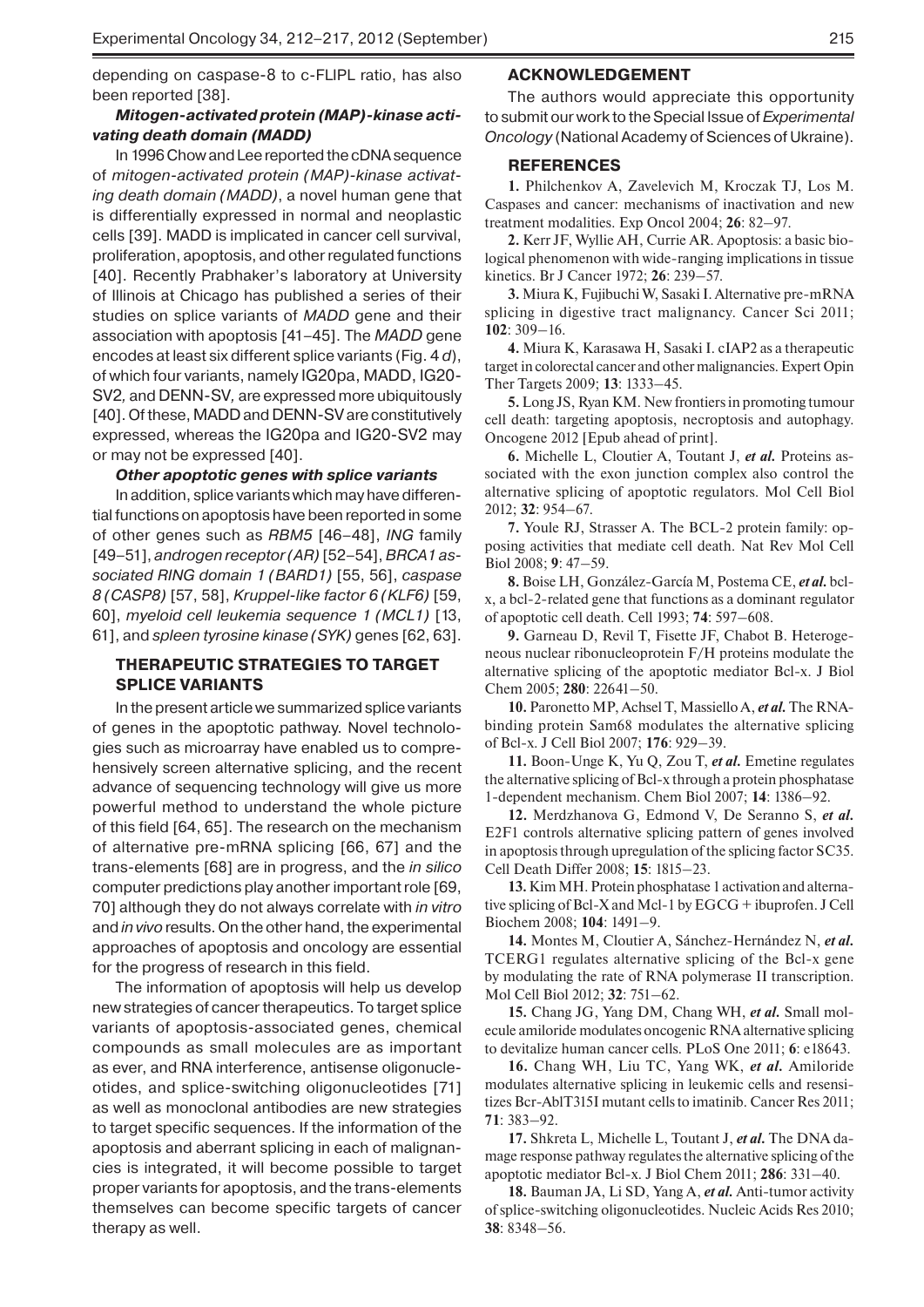**19.** Moore MJ, Wang Q, Kennedy CJ, Silver PA. An alternative splicing network links cell-cycle control to apoptosis. Cell 2010; **142**: 625–36.

**20.** Revil T, Pelletier J, Toutant J, *et al.* Heterogeneous nuclear ribonucleoprotein K represses the production of pro-apoptotic Bcl-xS splice isoform. J Biol Chem 2009; **284**: 21458–67.

**21.** Zhou A, Ou AC, Cho A, *et al.* Novel splicing factor RBM25 modulates Bcl-x pre-mRNA 5' splice site selection. Mol Cell Biol 2008; **28**: 5924–36.

**22.** Hinds MG, Norton RS, Vaux DL, Day CL. Solution structure of a baculoviral inhibitor of apoptosis (IAP) repeat. Nat Struct Biol 1999; **6**: 648–51.

**23.** Sun C, Cai M, Gunasekera AH, *et al.* NMR structure and mutagenesis of the inhibitor-of-apoptosis protein XIAP. Nature 1999; **401**: 818–22.

**24.** Sampath J, Pelus LM. Alternative splice variants of survivin as potential targets in cancer. Curr Drug Discov Technol 2007; **4**: 174–91.

**25.** Nakano J, Huang C, Liu D, *et al.* The clinical significance of splice variants and subcellular localisation of survivin in non-small cell lung cancers. Br J Cancer 2008; **98**: 1109–17.

**26.** Huang Y, Chen X, Chen N, *et al.* Expression and prognostic significance of survivin splice variants in diffusely infiltrating astrocytoma. J Clin Pathol 2011; **64**: 953–9.

**27.** Vivas-Mejia PE, Rodriguez-Aguayo C, Han HD, *et al.* Silencing survivin splice variant 2B leads to antitumor activity in taxane-resistant ovarian cancer. Clin Cancer Res 2011; **17**: 3716–26.

**28.** Church DN, Talbot DC. Survivin in solid tumors: rationale for development of inhibitors. Curr Oncol Rep 2012; **14**: 120–8.

**29.** Nakamura N, Yamauchi T, Hiramoto M, *et al.* ILF3/ NF110 is a target of YM155, a suppressant of survivin. Mol Cell Proteomics 2012; **11**: M111.013243.

**30.** Shu HB, Halpin DR, Goeddel DV. Casper is a FADDand caspase-related inducer of apoptosis. Immunity 1997; **6**: 751–63.

**31.** Safa AR, Pollok KE. Targeting the antiapoptotic protein c-FLIP for cancer therapy. Cancers (Basel) 2011; **3**: 1639–71.

**32.** Micheau O. Cellular FLICE-inhibitory protein: an attractive therapeutic target? Expert Opin Ther Targets 2003; **7**: 559–73.

**33.** Blomberg J, Höglund A, Eriksson D, *et al.* Inhibition of cellular FLICE-like inhibitory protein abolishes insensitivity to interferon- $\alpha$  and death receptor stimulation in resistant variants of the human U937 cell line. Apoptosis 2011; **16**: 783–94.

**34.** Ewald F, Ueffing N, Brockmann L, *et al.* The role of c-FLIP splice variants in urothelial tumours. Cell Death Dis 2011; **2**: e245.

**35.** Shirley S, Micheau O. Targeting c-FLIP in cancer. Cancer Lett 2010 [Epub ahead of print].

**36.** Bijangi-Vishehsaraei K, Saadatzadeh MR, Huang S, *et al.* 4-(4-Chloro-2-methylphenoxy)- N-hydroxybutanamide (CMH) targets mRNA of the c-FLIP variants and induces apoptosis in MCF-7 human breast cancer cells. Mol Cell Biochem 2010; **342**: 133–42.

**37.** Safa AR, Day TW, Wu CH. Cellular FLICE-like inhibitory protein (C-FLIP): a novel target for cancer therapy. Curr Cancer Drug Targets 2008; **8**: 37–46.

**38.** Bagnoli M, Canevari S, Mezzanzanica D. Cellular FLICE-inhibitory protein (c-FLIP) signalling: a key regulator of receptor-mediated apoptosis in physiologic context and in cancer. Int J Biochem Cell Biol 2010; **42**: 210–3.

**39.** Chow VT, Lee SS. DENN, a novel human gene differentially expressed in normal and neoplastic cells. DNA Seq 1996; **6**: 263–73.

**40.** Kurada BR, Li LC, Mulherkar N, *et al.* MADD, a splice variant of IG20, is indispensable for MAPK activation and protection against apoptosis upon tumor necrosis factoralpha treatment. J Biol Chem 2009; **284**: 13533–41.

**41.** Li LC, Sheng JR, Mulherkar N, *et al.* Regulation of apoptosis and caspase-8 expression in neuroblastoma cells by isoforms of the IG20 gene. Cancer Res 2008; **68**: 7352–61.

**42.** Prabhakar BS, Mulherkar N, Prasad KV. Role of IG20 splice variants in TRAIL resistance. Clin Cancer Res 2008; **14**: 347–51.

**43.** Mulherkar N, Prasad KV, Prabhakar BS. MADD/ DENN splice variant of the IG20 gene is a negative regulator of caspase-8 activation. Knockdown enhances TRAIL-induced apoptosis of cancer cells. J Biol Chem 2007; **282**: 11715–21.

**44.** Mulherkar N, Ramaswamy M, Mordi DC, Prabhakar BS. MADD/DENN splice variant of the IG20 gene is necessary and sufficient for cancer cell survival. Oncogene 2006; **25**: 6252–61.

**45.** Efimova EV, Al-Zoubi AM, Martinez O, *et al.* IG20, in contrast to DENN-SV, (MADD splice variants) suppresses tumor cell survival, and enhances their susceptibility to apoptosis and cancer drugs. Oncogene 2004; **23**: 1076–87.

**46.** Niu Z, Jin W, Zhang L, Li X. Tumor suppressor RBM5 directly interacts with the DExD/H-box protein DHX15 and stimulates its helicase activity. FEBS Lett 2012; **586**: 977–83.

**47.** Rintala-Maki ND, Sutherland LC. Identification and characterisation of a novel antisense noncoding RNA from the RBM5 gene locus. Gene 2009; **445**: 7–16.

**48.** Kotlajich MV, Hertel KJ. Death by splicing: tumor suppressor RBM5 freezes splice-site pairing. Mol Cell 2008; **32**: 162–4.

**49.** Mathema VB, Koh YS. Inhibitor of growth-4 mediates chromatin modification and has a suppressive effect on tumorigenesis and innate immunity. Tumour Biol 2012; **33**: 1–7.

**50.** Zhu Z, Luo Z, Li Y, *et al.* Human inhibitor of growth 1 inhibits hepatoma cell growth and influences p53 stability in a variant-dependent manner. Hepatology 2009; **49**: 504–12.

**51.** Unoki M, Shen JC, Zheng ZM, Harris CC. Novel splice variants of ING4 and their possible roles in the regulation of cell growth and motility. J Biol Chem 2006; **281**: 34677–86.

**52.** Yang X, Guo Z, Sun F, *et al.* Novel membrane-associated androgen receptor splice variant potentiates proliferative and survival responses in prostate cancer cells. J Biol Chem 2011; **286**: 36152–60.

**53.** Li J, Cao B, Liu X, *et al.* Berberine suppresses androgen receptor signaling in prostate cancer. Mol Cancer Ther 2011; **10**: 1346–56.

**54.** You Z, Dong Y, Kong X, *et al.* Differential expression of IL-17RC isoforms in androgen-dependent and androgenindependent prostate cancers. Neoplasia 2007; **9**: 464–70.

**55.** Ratajska M, Antoszewska E, Piskorz A, *et al.* Cancer predisposing BARD1 mutations in breast-ovarian cancer families. Breast Cancer Res Treat 2012; **131**: 89–97.

**56.** Feki A, Jefford CE, Berardi P, *et al.* BARD1 induces apoptosis by catalysing phosphorylation of p53 by DNAdamage response kinase. Oncogene 2005; **24**: 3726–36.

**57.** Edmond V, Moysan E, Khochbin S, *et al.* Acetylation and phosphorylation of SRSF2 control cell fate decision in response to cisplatin. EMBO J 2011; **30**: 510–23.

**58.** Eckhart L, Henry M, Santos-Beneit AM, *et al.* Alternative splicing of caspase-8 mRNA during differentiation